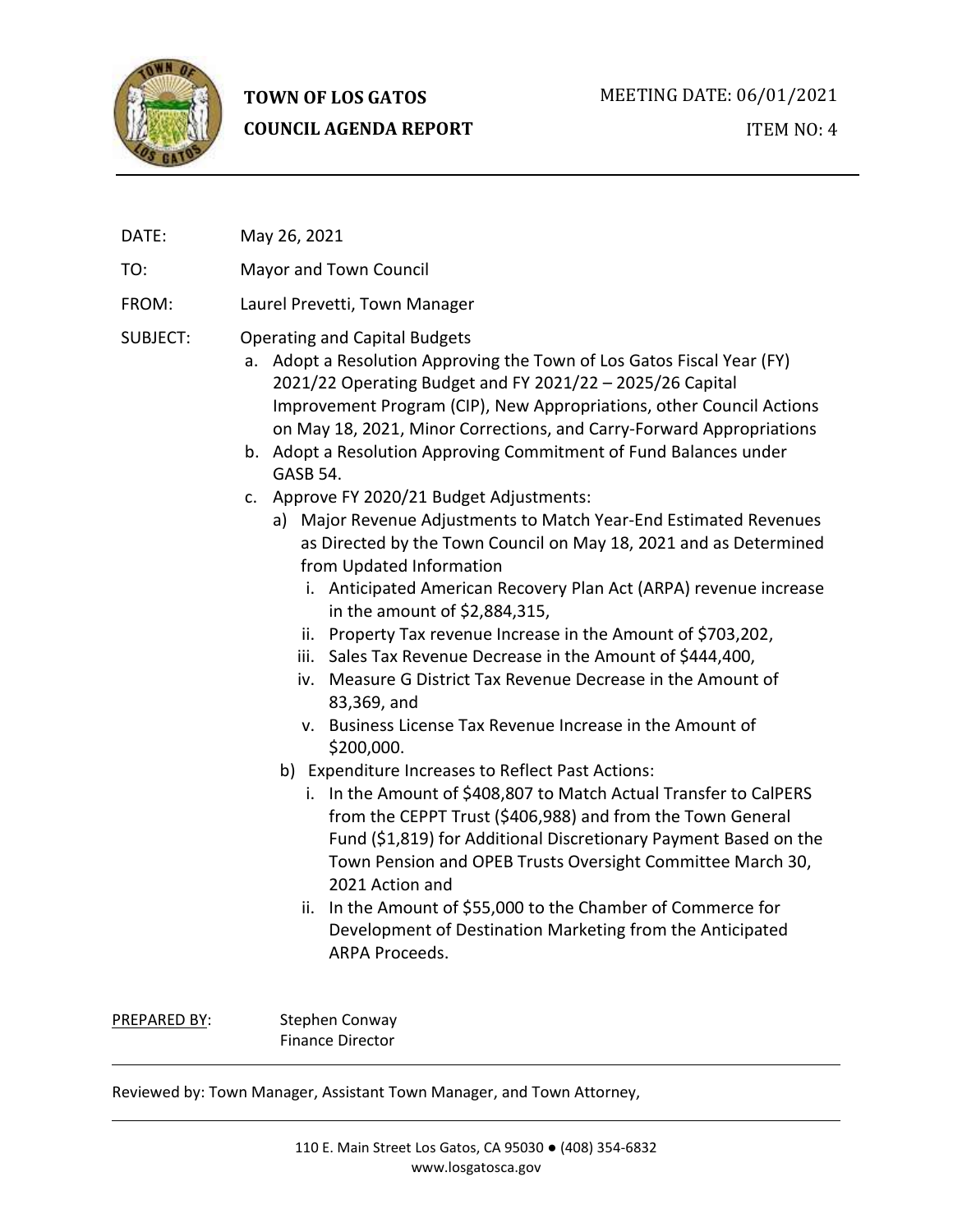PAGE **2** OF **3** SUBJECT: Operating and Capital Budgets DATE: May 26, 2021

#### RECOMMENDATION:

## Operating and Capital Budgets

- a. Adopt a resolution approving the Town of Los Gatos Fiscal Year (FY) 2020/21 Operating Budget and FY 2021/22 – 2025/26 Capital Improvement Program (CIP), new appropriations, other approved adjustments, other Council actions on May 18, 2021, minor corrections, and carry-forward appropriations.
- b. Adopt a resolution approving commitment of fund balances under GASB 54.
- c. Approve FY 2020/21 Budget Adjustments:
	- a) Major Revenue Adjustments to Match Year-End Estimated Revenues as Directed by the Town Council on May 18, 2021 and as Determined from Updated Information
		- i. Anticipated American Recovery Plan Act (ARPA) revenue increase in the amount of \$2,884,315,
		- ii. Property Tax revenue increase in the amount of \$703,202,
		- iii. Sales Tax revenue decrease in the amount of \$444,400,
		- iv. Measure G District Tax revenue decrease in the amount of 83,369, and
		- v. Business License Tax revenue increase in the amount of \$200,000.
	- b) Expenditure increases to reflect past actions:
		- i. In the amount of \$408,807 to match actual transfer to CalPERS from the CEPPT Trust (\$406,988) and from the Town General Fund (\$1,819) for Additional Discretionary Payment based on the Town Pension and OPEB Trusts Oversight Committee March 30, 2021 action and
		- ii. In the amount of \$55,000 to the Chamber of Commerce for development of destination marketing from the anticipated ARPA proceeds.

# BACKGROUND:

On May 18, 2021, the Town Council conducted public hearings to discuss the proposed FY 2021/22 Operating and Capital Summary Budget and Proposed FY 2021/22 – 2025/26 Capital Improvement Program. The budget hearing was preceded by four public Finance Commission meetings at which Commissioners discussed the Proposed Budgets and provided recommendations to the Town Council per Measures A and G. The Town Council considered public testimony, discussed both documents, considered the Finance Commission recommendations, and directed staff to bring back the documents for final approval incorporating the Council recommendations.

In addition, the Proposed Operating Budget addresses the Council identified Strategic Priorities and considers other areas of importance to the Los Gatos community, the Council, and the Town organization. The Proposed Budget acknowledges the economic realities associated with the global COVID-19 pandemic and other unforeseen budgetary impacts. Even with areas of continued uncertainty, this Operating Budget positions the organization well for continued excellence in service delivery to the community.